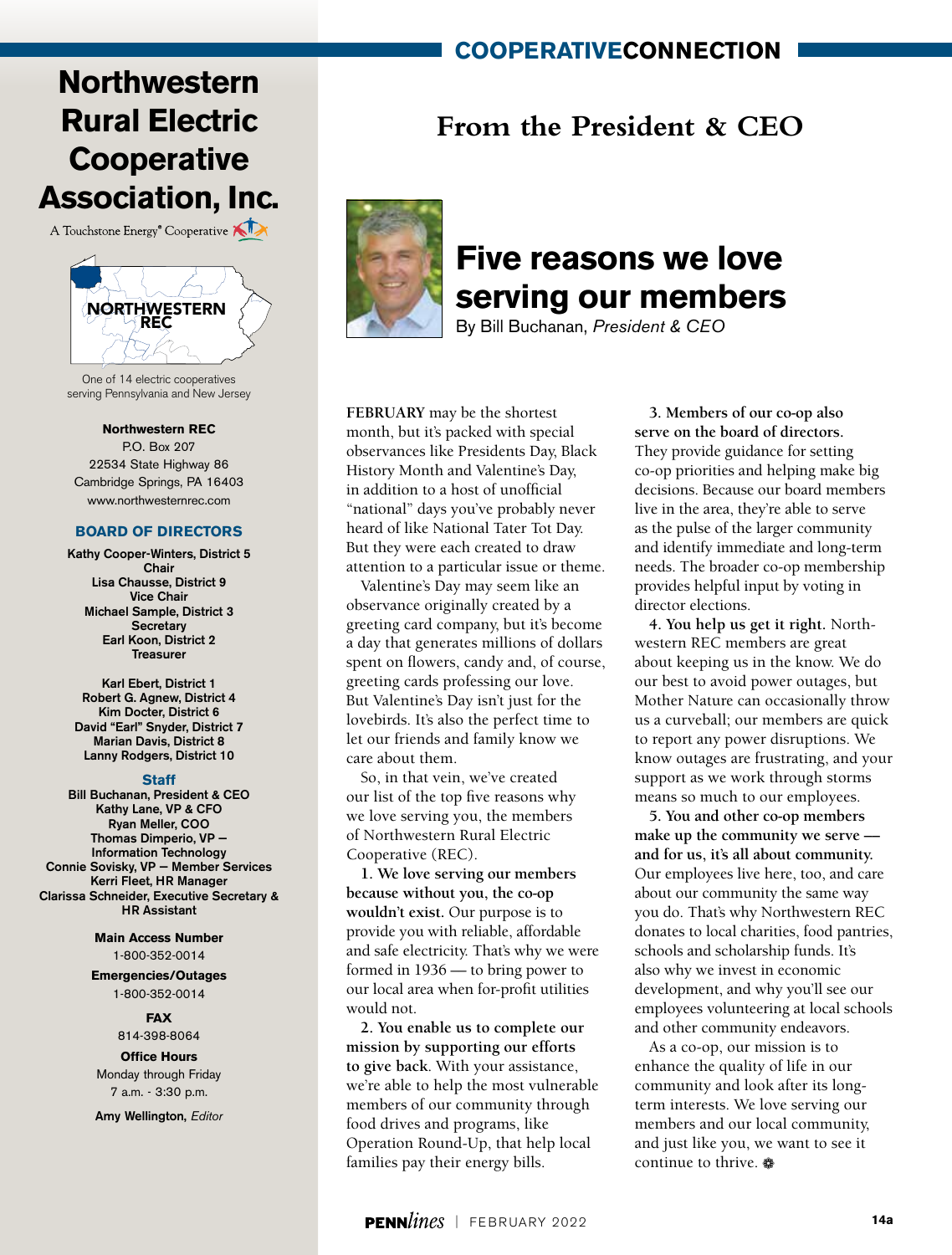# **Our commitment to you**

And a very important safety message worth repeating

By Amy Wellington, *Director of Communications*



STOCK PHOTO

WORKING SAFELY: Tree crew members must be OSHA-certified as line clearance workers to trim branches or trees this close to power lines. Not every tree trimmer available for hire is certified. Do your homework before hiring a crew to work on your property and, if power lines are involved, contact Northwestern Rural Electric Cooperative at 800-352-0014.

*FROM THE EDITOR: We were asked by our Director of Corporate Safety and Compliance to rerun this type of article. There have been reports of emergency responders and members of the public removing trees from power lines after a storm. Although we appreciate the help, this is extremely dangerous. Always assume a line — any line — is energized. It would be more helpful to have you secure the area by preventing others from entering the scene.* 

**WE LOVE TREES.** They beautify our landscape, provide shade and are an essential part of nature. But there can be a dangerous side to trees as well, particularly around power lines.

Unfortunately, there is a common misconception that power lines are insulated or have some type of rubber coating. Primary power lines are, more times than not, bare metal wire. Secondary lines, typically found between the transformer and the

house, are indeed insulated with a rubber coating, but the ground wire intertwined between the two live wires of a secondary service IS a bare wire.

There is really no other way to say it: Trimming branches or limbs near power lines can kill. Please do not attempt

this task on your own. Do not try to remove a tree or branch from a power line. Call the cooperative any time,

day or night, to report these hazards. Line crews and certified tree trimmers are always on call.



TRY THIS EYE OPENER: Snap your fingers one time. Electricity will travel around the world THREE times in one snap of the fingers.

It doesn't take physical contact with a wire to cause a fatal shock. Electricity will jump, or arc, to find the quickest path of least resistance and travel to the ground. There are no second chances either. Electricity travels at the speed of light.

Tree trimming

within 10 feet of a power line is illegal. And for good reason. Only OSHAcertified line clearance workers are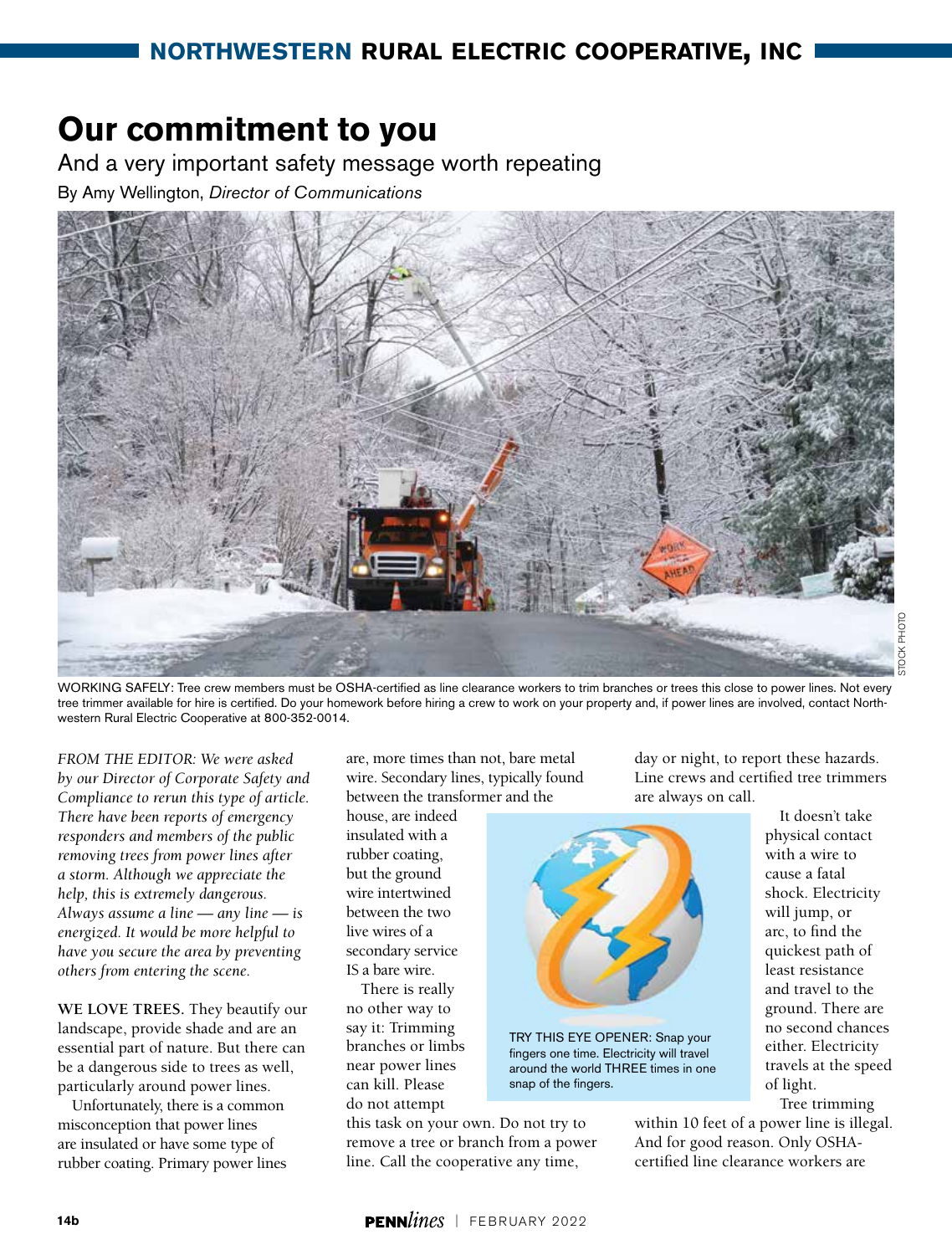

ABOVE: Tim Vorous, left, and Justin Sullivan, both longtime journeymen linemen for the co-op, have been promoted to field services right of way supervisor and staking technician III, respectively. Behind them is the new outage management center at Northwestern's headquarters in Cambridge Springs. Both positions deal with trees in rights of way and ensure that the scenario shown at right never happens on our lines.

authorized to trim near power lines.

In addition to annual chainsaw safety and tree-trimming training for line crews, Northwestern Rural Electric Cooperative (REC) employs an experienced tree expert who manages the co-op's right of way (ROW) program. Tim Vorous, a veteran journeyman lineman for Northwestern, recently transitioned into this role when Rob Burns, the former ROW supervisor, retired from

the co-op in December 2021.

Although most trees do not present a problem, some can grow into or crowd power lines and other utility equipment. When greenery becomes too close for comfort, it is Vorous's responsibility to address the concern. If you

receive a notice from the co-op about ROW maintenance work in your area, these notices come from Vorous. He is also the guy to contact with any tree/ power line concerns you may have on your property.

Trees still account for most of our power outages, despite our aggressive ROW program. Maintaining clear power lines makes it easier and safer for lineworkers to access lines and fix problems that may occur. When clearing around lines, we make sure proper pruning techniques are used to preserve tree health, as much as

possible. Pruning is the first line of defense against unruly trees, although sometimes a tree must be removed as a last resort.

In 2018, Northwestern REC was one of hundreds of co-ops across the nation to join the Zero Contacts

initiative, promoted by Federated Rural Electric Insurance Exchange. This commitment, which has always been our No. 1 priority, is to eliminate serious injuries and fatalities due to electrical contact and enhance co-op safety efforts.

You, the member, are part of our commitment. Trimming trees without power line involvement can be dangerous in and of itself, but never take tree/power line matters into your own hands. It's a matter of life and death.

Always contact the cooperative at 800-352-0014 or email info@ northwesternrec.com to report these issues. Any emergency situation should be reported by calling 9-1-1.

*SCHEDULE AN ELECTRIC SAFETY DEMONSTRATION: Northwestern REC has two types of electric safety demonstrations. The portable tabletop unit is geared toward elementary students, while the life-sized mobile hot-line trailer is best for adults and older children.*

*Both demos can be scheduled at your convenience and are free to everyone. Contact Amy Wellington, director of communications, or Chuck Hickernell, Director of Corporate Safety and Compliance, by calling 800-352-0014. You can also email us at info@northwesternrec.com.*